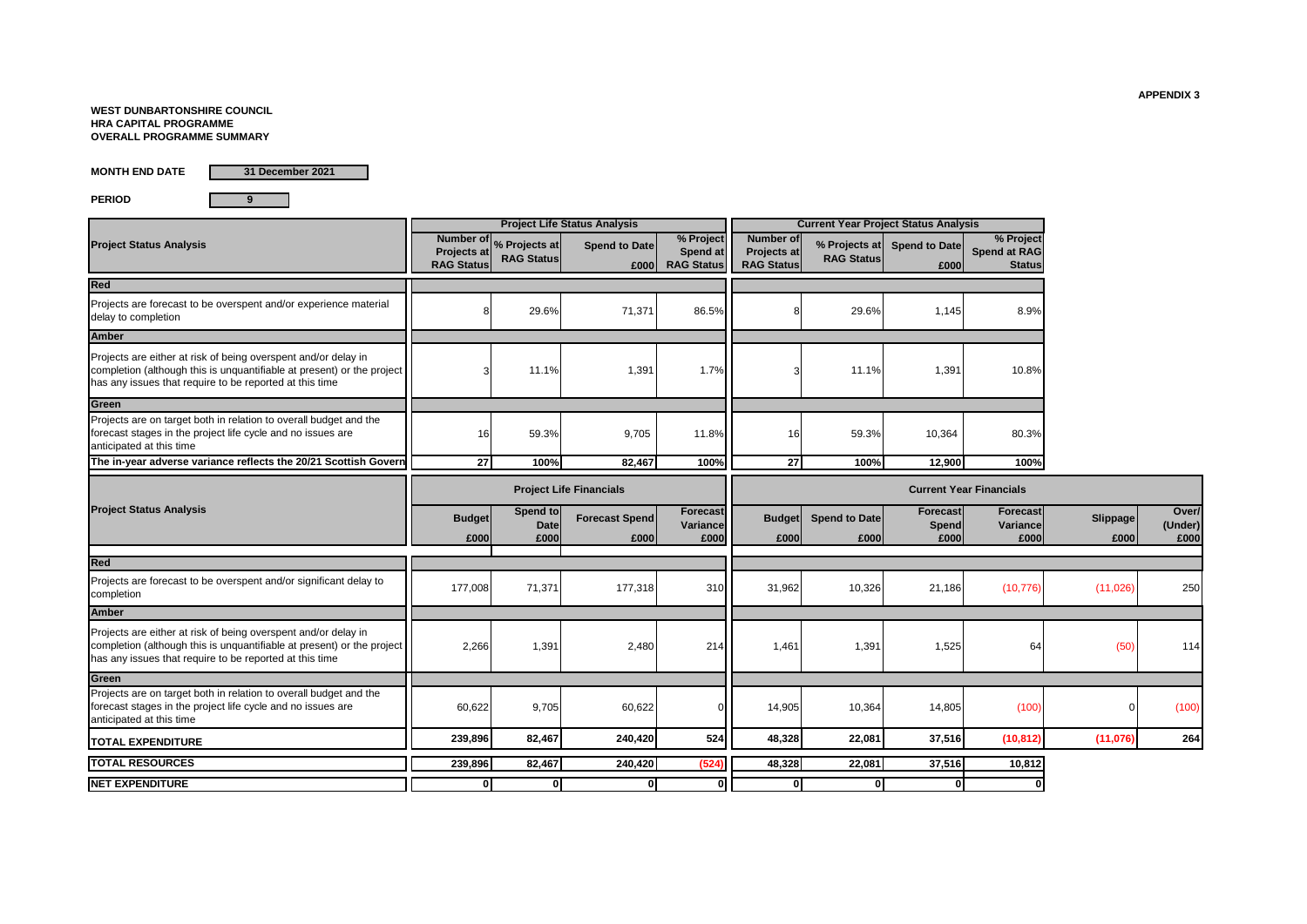| <b>MONTH END DATE</b>                                                                                                                                                                                                                                                                                                                                                                                                                                                                                                                              |                                     |                                                                | 31 December 2021               |                             |         |           |  |  |
|----------------------------------------------------------------------------------------------------------------------------------------------------------------------------------------------------------------------------------------------------------------------------------------------------------------------------------------------------------------------------------------------------------------------------------------------------------------------------------------------------------------------------------------------------|-------------------------------------|----------------------------------------------------------------|--------------------------------|-----------------------------|---------|-----------|--|--|
| <b>PERIOD</b>                                                                                                                                                                                                                                                                                                                                                                                                                                                                                                                                      |                                     |                                                                |                                | 9                           |         |           |  |  |
|                                                                                                                                                                                                                                                                                                                                                                                                                                                                                                                                                    |                                     |                                                                | <b>Project Life Financials</b> |                             |         |           |  |  |
| <b>Budget Details</b>                                                                                                                                                                                                                                                                                                                                                                                                                                                                                                                              |                                     | <b>Spend to Date</b><br><b>Budget</b><br><b>Forecast Spend</b> |                                |                             |         | Variance  |  |  |
|                                                                                                                                                                                                                                                                                                                                                                                                                                                                                                                                                    | £000                                | £000                                                           | %                              | £000                        | £000    | %         |  |  |
|                                                                                                                                                                                                                                                                                                                                                                                                                                                                                                                                                    |                                     |                                                                |                                |                             |         |           |  |  |
| <b>Affordable Housing Supply Programme</b>                                                                                                                                                                                                                                                                                                                                                                                                                                                                                                         |                                     |                                                                |                                |                             |         |           |  |  |
| Project Life Financials                                                                                                                                                                                                                                                                                                                                                                                                                                                                                                                            | 135,876                             | 66,844                                                         | 49%                            | 136,186                     | 310     | 0%        |  |  |
| Current Year Financials                                                                                                                                                                                                                                                                                                                                                                                                                                                                                                                            | 20,281                              | 5,799                                                          | 29%                            | 13,543                      | (6,738) | $-33%$    |  |  |
| <b>Project Description</b>                                                                                                                                                                                                                                                                                                                                                                                                                                                                                                                         | Affordable Housing Supply Programme |                                                                |                                |                             |         |           |  |  |
| Project Lifecycle<br><b>Main Issues / Reason for Variance</b>                                                                                                                                                                                                                                                                                                                                                                                                                                                                                      | <b>Planned End Date</b>             |                                                                | 31-Mar-26                      | <b>Forecast End Date</b>    |         | 31-Mar-26 |  |  |
|                                                                                                                                                                                                                                                                                                                                                                                                                                                                                                                                                    |                                     |                                                                |                                |                             |         |           |  |  |
| The current year variance of £6.738m is made up of £7.048 slippage on Clydebank East and on overspend of 0.310m on<br>Dumbarton Harbour Ph3. Site updates are as follows :-                                                                                                                                                                                                                                                                                                                                                                        |                                     |                                                                |                                |                             |         |           |  |  |
| St Andrews - Project is complete with all properties being handed over.                                                                                                                                                                                                                                                                                                                                                                                                                                                                            |                                     |                                                                |                                |                             |         |           |  |  |
| Haldane - Project is complete with all properties being handed over.                                                                                                                                                                                                                                                                                                                                                                                                                                                                               |                                     |                                                                |                                |                             |         |           |  |  |
| Aitkenbar Primary School - Project is complete with all properties being handed over.                                                                                                                                                                                                                                                                                                                                                                                                                                                              |                                     |                                                                |                                |                             |         |           |  |  |
|                                                                                                                                                                                                                                                                                                                                                                                                                                                                                                                                                    |                                     |                                                                |                                |                             |         |           |  |  |
| Clydebank East - A decision over the materials being used has now been made, the Planning Application has been continued<br>until later in the year. It is now anticipated that a construction site start for the Clydebank East development will not now be<br>achieved until June 2022, however there are some groundworks which could commence earlier depending on the outcome of<br>the Planning committee and these will commit spend this financial year.                                                                                   |                                     |                                                                |                                |                             |         |           |  |  |
| Creveul Court - Project is complete with all properties being handed over.                                                                                                                                                                                                                                                                                                                                                                                                                                                                         |                                     |                                                                |                                |                             |         |           |  |  |
| Dumbarton Harbour Ph 3 - The shortage in labour and materials being experienced throughout the country has pushed prices<br>up on the final work required on this site. This represents a 21/22 overspend of £0.450m and a project life overspend of<br>0.310m. It is expected that around £0.155m of this £0.310m overspend will be met by additional Scottish Government funding<br>although this has still to be agreed.<br>Queens Quay Site B - There was a delay in ordering the granite to complete the Titan Boulevard and handovers of the |                                     |                                                                |                                |                             |         |           |  |  |
| properties are now running 16 weeks behind and on track for revised completion in August 2022.<br>Future Sites - Sites have been identified and are at various different stages, with some having their designs and feasibilities<br>progressing. An exercise will be carried out to determine viability of a number of gap sites for future housing development                                                                                                                                                                                   |                                     |                                                                |                                |                             |         |           |  |  |
| within the ownership of HRA.                                                                                                                                                                                                                                                                                                                                                                                                                                                                                                                       |                                     |                                                                |                                |                             |         |           |  |  |
| <b>Mitigating Action</b>                                                                                                                                                                                                                                                                                                                                                                                                                                                                                                                           |                                     |                                                                |                                |                             |         |           |  |  |
| Officers are currently seeking additional funding of £0.155m to compensate for the anticipated overspend of £0.310m at<br>Dumbarton Habour site.                                                                                                                                                                                                                                                                                                                                                                                                   |                                     |                                                                |                                |                             |         |           |  |  |
| <b>Anticipated Outcome</b>                                                                                                                                                                                                                                                                                                                                                                                                                                                                                                                         |                                     |                                                                |                                |                             |         |           |  |  |
| Project to complete as planned and meet spend targets.                                                                                                                                                                                                                                                                                                                                                                                                                                                                                             |                                     |                                                                |                                |                             |         |           |  |  |
|                                                                                                                                                                                                                                                                                                                                                                                                                                                                                                                                                    |                                     |                                                                |                                |                             |         |           |  |  |
| Doors/window component renewals                                                                                                                                                                                                                                                                                                                                                                                                                                                                                                                    |                                     |                                                                |                                |                             |         |           |  |  |
| <b>Project Life Financials</b>                                                                                                                                                                                                                                                                                                                                                                                                                                                                                                                     | 10,539                              | 959                                                            | 9%                             | 10,539                      | 0       | 0%        |  |  |
| <b>Current Year Financials</b>                                                                                                                                                                                                                                                                                                                                                                                                                                                                                                                     | 3,831                               | 959                                                            | 25%                            | 2,000                       | (1,831) | $-48%$    |  |  |
| <b>Project Description</b>                                                                                                                                                                                                                                                                                                                                                                                                                                                                                                                         | Doors/Windows Component Renewals    |                                                                |                                |                             |         |           |  |  |
| Project Lifecycle                                                                                                                                                                                                                                                                                                                                                                                                                                                                                                                                  | <b>Planned End Date</b>             |                                                                |                                | 31-Mar-26 Forecast End Date |         | 31-Mar-26 |  |  |
| Main Issues / Reason for Variance                                                                                                                                                                                                                                                                                                                                                                                                                                                                                                                  |                                     |                                                                |                                |                             |         |           |  |  |
| Installs are behind original planned targets, however the combined internal and external contractor resources are showing an<br>upturn in completions and an overall improving position. Officers will continue to monitor and support this position to maintain<br>improvements, however it is expected that a full catch up to budget will not be possible.                                                                                                                                                                                      |                                     |                                                                |                                |                             |         |           |  |  |
| <b>Mitigating Action</b>                                                                                                                                                                                                                                                                                                                                                                                                                                                                                                                           |                                     |                                                                |                                |                             |         |           |  |  |
| Progress on this will continue to be monitored closely with a view to completeing as much as possible before the year end.                                                                                                                                                                                                                                                                                                                                                                                                                         |                                     |                                                                |                                |                             |         |           |  |  |
| <b>Anticipated Outcome</b><br>Slippage anticipated and required to be carried forward into 22/23.                                                                                                                                                                                                                                                                                                                                                                                                                                                  |                                     |                                                                |                                |                             |         |           |  |  |

Slippage anticipated and required to be carried forward into 22/23.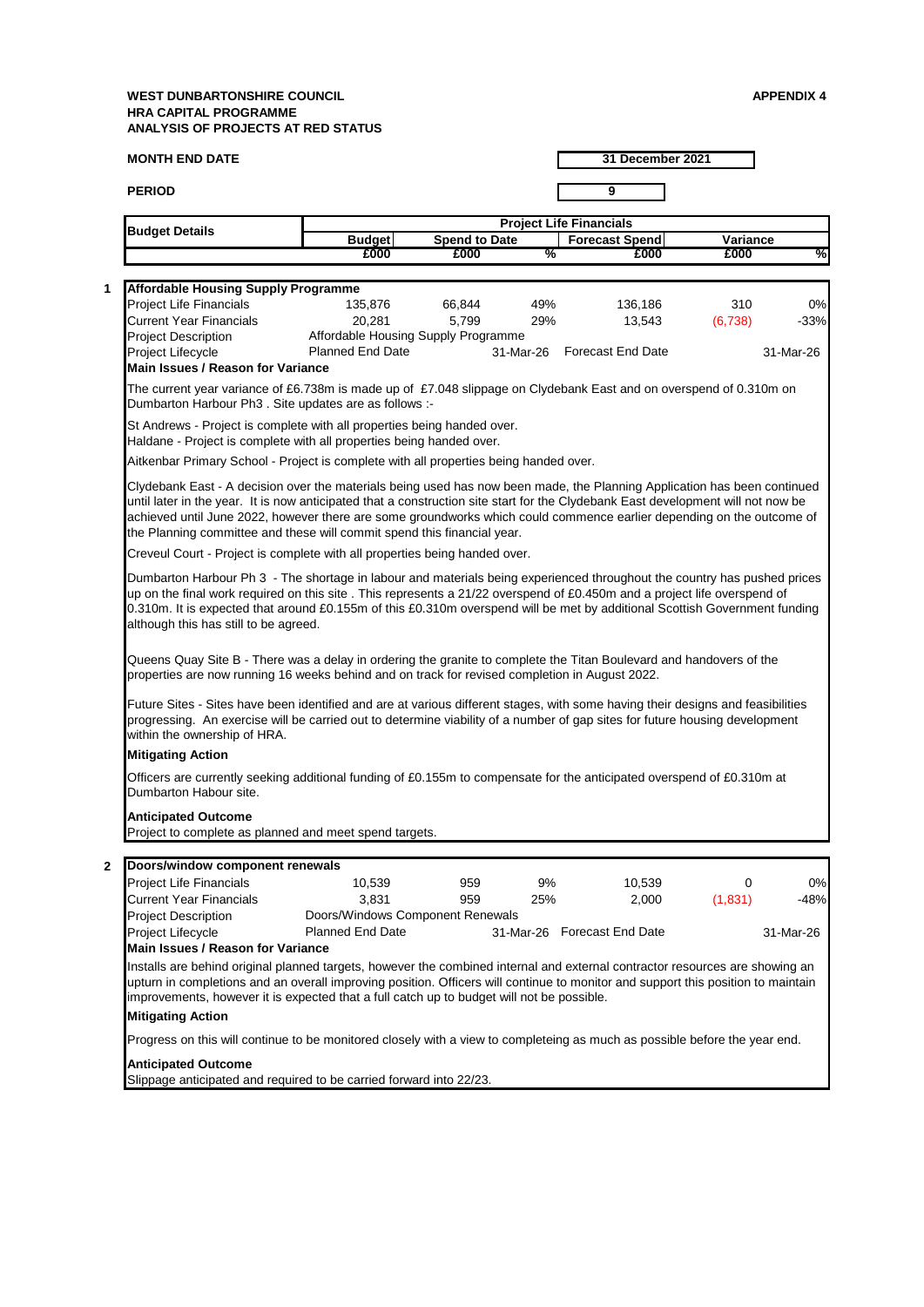|   | <b>MONTH END DATE</b>                                                                                                                                                                                                                                                                                                                                                                                                                                                         |                                                                                                  |                      | 31 December 2021 |                                |          |           |  |
|---|-------------------------------------------------------------------------------------------------------------------------------------------------------------------------------------------------------------------------------------------------------------------------------------------------------------------------------------------------------------------------------------------------------------------------------------------------------------------------------|--------------------------------------------------------------------------------------------------|----------------------|------------------|--------------------------------|----------|-----------|--|
|   | <b>PERIOD</b>                                                                                                                                                                                                                                                                                                                                                                                                                                                                 |                                                                                                  |                      |                  | 9                              |          |           |  |
|   |                                                                                                                                                                                                                                                                                                                                                                                                                                                                               |                                                                                                  |                      |                  | <b>Project Life Financials</b> |          |           |  |
|   | <b>Budget Details</b>                                                                                                                                                                                                                                                                                                                                                                                                                                                         | <b>Budget</b>                                                                                    | <b>Spend to Date</b> |                  | <b>Forecast Spend</b>          | Variance |           |  |
|   |                                                                                                                                                                                                                                                                                                                                                                                                                                                                               | £000                                                                                             | £000                 | %                | £000                           | £000     | %         |  |
|   |                                                                                                                                                                                                                                                                                                                                                                                                                                                                               |                                                                                                  |                      |                  |                                |          |           |  |
| 3 | Defective structures/component renewals                                                                                                                                                                                                                                                                                                                                                                                                                                       |                                                                                                  |                      |                  |                                |          |           |  |
|   | Project Life Financials                                                                                                                                                                                                                                                                                                                                                                                                                                                       | 3,429                                                                                            | 185                  | 5%               | 3,429                          | 0        | 0%        |  |
|   | <b>Current Year Financials</b>                                                                                                                                                                                                                                                                                                                                                                                                                                                | 746                                                                                              | 185                  | 25%              | 470                            | (276)    | $-37%$    |  |
|   | Project Description                                                                                                                                                                                                                                                                                                                                                                                                                                                           | Defective structures                                                                             |                      |                  |                                |          |           |  |
|   | Project Lifecycle                                                                                                                                                                                                                                                                                                                                                                                                                                                             | <b>Planned End Date</b>                                                                          |                      |                  | 31-Mar-26 Forecast End Date    |          | 31-Mar-26 |  |
|   | <b>Main Issues / Reason for Variance</b>                                                                                                                                                                                                                                                                                                                                                                                                                                      |                                                                                                  |                      |                  |                                |          |           |  |
|   | Programme continues albeit there are challenges with vacating tenants in next block to commence, impacted by COVID and<br>suitable decant locations. Housing officers working to resolve this. Overall programme behind where we wanted to be at this<br>stage. Anticipated to underspend, balance to move to 22/23 to complete works.<br><b>Mitigating Action</b><br>Officers will work to maximise on opportunities to catch up on programme.<br><b>Anticipated Outcome</b> |                                                                                                  |                      |                  |                                |          |           |  |
|   | Slippage anticipated and required to be carried forward into 22/23.                                                                                                                                                                                                                                                                                                                                                                                                           |                                                                                                  |                      |                  |                                |          |           |  |
|   |                                                                                                                                                                                                                                                                                                                                                                                                                                                                               |                                                                                                  |                      |                  |                                |          |           |  |
| 4 | <b>Airport Noise Insulation Scheme</b>                                                                                                                                                                                                                                                                                                                                                                                                                                        |                                                                                                  |                      |                  |                                |          |           |  |
|   | <b>Project Life Financials</b>                                                                                                                                                                                                                                                                                                                                                                                                                                                | 192                                                                                              | 0                    | $0\%$            | 192                            | 0        | 0%        |  |
|   | <b>Current Year Financials</b>                                                                                                                                                                                                                                                                                                                                                                                                                                                | 192                                                                                              | 0                    | $0\%$            | 0                              | (192)    | $-100%$   |  |
|   | <b>Project Description</b>                                                                                                                                                                                                                                                                                                                                                                                                                                                    | Noise Insulation Project                                                                         |                      |                  |                                |          |           |  |
|   | Project Lifecycle                                                                                                                                                                                                                                                                                                                                                                                                                                                             | <b>Planned End Date</b>                                                                          |                      |                  | 31-Mar-22 Forecast End Date    |          | 31-Mar-23 |  |
|   | <b>Main Issues / Reason for Variance</b><br>Glasgow Airport has committed to develop and implement a Noise Insulation Policy to mitigate noise for residents most                                                                                                                                                                                                                                                                                                             |                                                                                                  |                      |                  |                                |          |           |  |
|   | expert in the field to manage the trial on behalf of our collective organisations and ultimately develop a phased programme of<br>works in parallel with existing window replacement and insulation programmes to mitigate the noise experienced by tenants<br>within a specified area. With the challenges facing the Airport as a result of the pandemic, this programme has been paused<br>at the request of Glasgow Airport.<br><b>Mitigating Action</b>                  |                                                                                                  |                      |                  |                                |          |           |  |
|   | There is regular dialogue between the Council and Glasgow Airport, and there is the basis of an agreed delivery plan which<br>was ready to be implemented prior to the pausing of the project. This can be re-established immediately by both parties,<br>however it has to be recognised the nature of works and there is a strong likelihood that this project will not complete until<br>2022/23, however both parties still remain committed to its delivery.             |                                                                                                  |                      |                  |                                |          |           |  |
|   | <b>Anticipated Outcome</b>                                                                                                                                                                                                                                                                                                                                                                                                                                                    |                                                                                                  |                      |                  |                                |          |           |  |
|   |                                                                                                                                                                                                                                                                                                                                                                                                                                                                               |                                                                                                  |                      |                  |                                |          |           |  |
|   | Full delivery and spend is unlikely to be achieved in 2021/22, however the phasing for future years is yet to be confirmed.                                                                                                                                                                                                                                                                                                                                                   |                                                                                                  |                      |                  |                                |          |           |  |
|   |                                                                                                                                                                                                                                                                                                                                                                                                                                                                               |                                                                                                  |                      |                  |                                |          |           |  |
| 5 | <b>Heating improvement works</b>                                                                                                                                                                                                                                                                                                                                                                                                                                              |                                                                                                  |                      |                  |                                |          |           |  |
|   | <b>Project Life Financials</b>                                                                                                                                                                                                                                                                                                                                                                                                                                                | 4,972                                                                                            | 1,061                | 21%              | 4,972                          | 0        | 0%        |  |
|   | <b>Current Year Financials</b>                                                                                                                                                                                                                                                                                                                                                                                                                                                | 948                                                                                              | 1,061                | 112%             | 1,198                          | 250      | 26%       |  |
|   |                                                                                                                                                                                                                                                                                                                                                                                                                                                                               | Carry out works to renew inefficient boilers/full systems as identified from the stock condition |                      |                  |                                |          |           |  |
|   | <b>Project Description</b>                                                                                                                                                                                                                                                                                                                                                                                                                                                    | survey and renewal of obsolete/damaged boilers.                                                  |                      |                  |                                |          |           |  |
|   | <b>Project Lifecycle</b>                                                                                                                                                                                                                                                                                                                                                                                                                                                      | <b>Planned End Date</b>                                                                          |                      |                  | 31-Mar-26 Forecast End Date    |          | 31-Mar-26 |  |
|   | Main Issues / Reason for Variance                                                                                                                                                                                                                                                                                                                                                                                                                                             |                                                                                                  |                      |                  |                                |          |           |  |
|   | This project is now reporting an expected overspend in the current year due to a high demand on necessary essential works.<br>There has been a larger number of renewals and referrals in 21/22 than anticipated at time of budget setting, resulting in a<br>revised probable outturn for 21/22 of £1.198m, a £0.250m overspend on the current year budget.                                                                                                                  |                                                                                                  |                      |                  |                                |          |           |  |
|   | <b>Mitigating Action</b><br>This budget is for essential work and is demand led so difficult to mitigate.                                                                                                                                                                                                                                                                                                                                                                     |                                                                                                  |                      |                  |                                |          |           |  |
|   | <b>Anticipated Outcome</b>                                                                                                                                                                                                                                                                                                                                                                                                                                                    |                                                                                                  |                      |                  |                                |          |           |  |
|   | Overspend in 21/22.                                                                                                                                                                                                                                                                                                                                                                                                                                                           |                                                                                                  |                      |                  |                                |          |           |  |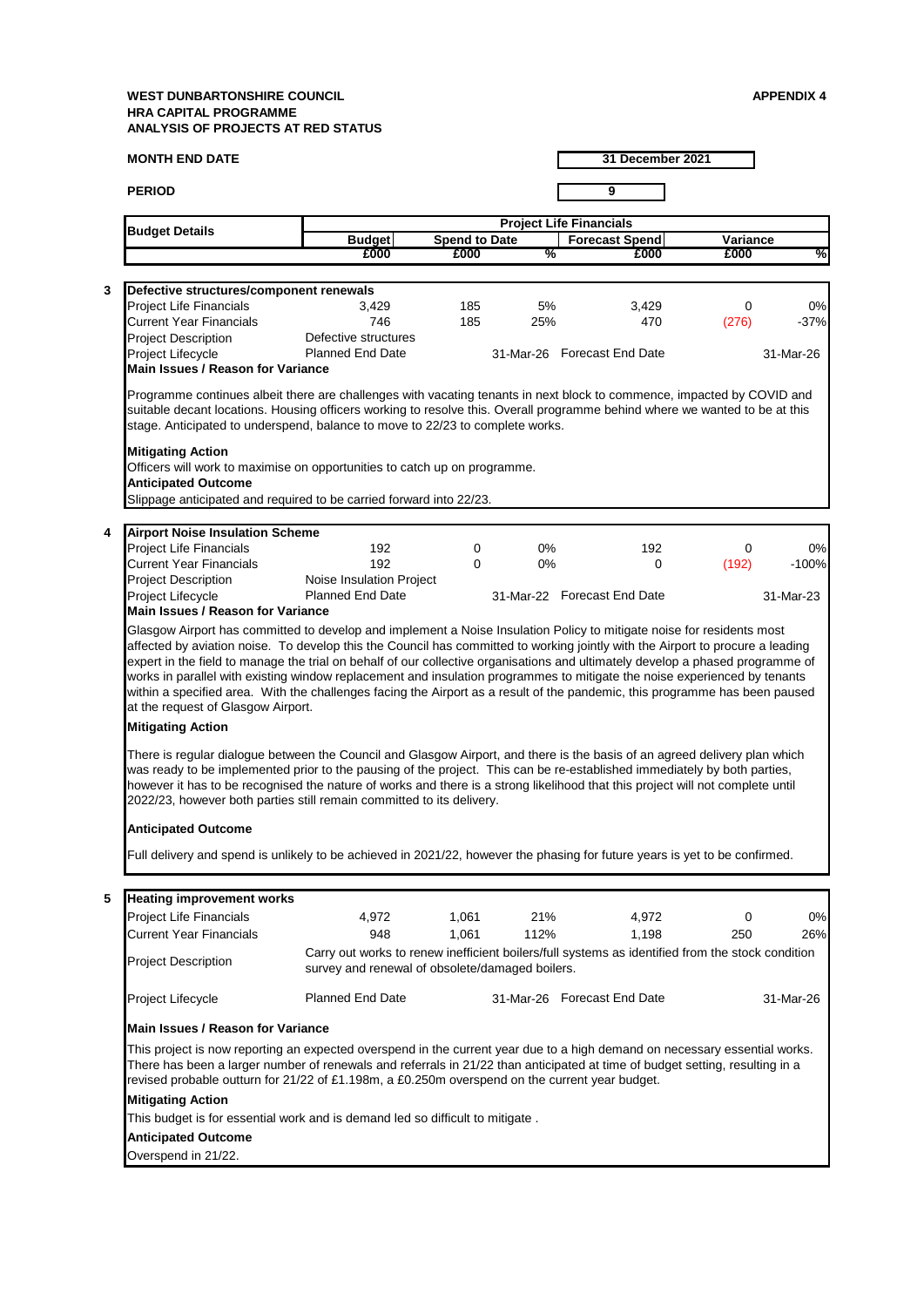| <b>MONTH END DATE</b><br>31 December 2021 |                                                                                                                                                                                                                                                                                                                                                                                                                                                                                                                                              |                                      |                      |     |                                                                                                                                                                    |          |           |  |  |
|-------------------------------------------|----------------------------------------------------------------------------------------------------------------------------------------------------------------------------------------------------------------------------------------------------------------------------------------------------------------------------------------------------------------------------------------------------------------------------------------------------------------------------------------------------------------------------------------------|--------------------------------------|----------------------|-----|--------------------------------------------------------------------------------------------------------------------------------------------------------------------|----------|-----------|--|--|
|                                           | <b>PERIOD</b>                                                                                                                                                                                                                                                                                                                                                                                                                                                                                                                                |                                      |                      |     | 9                                                                                                                                                                  |          |           |  |  |
|                                           | <b>Budget Details</b>                                                                                                                                                                                                                                                                                                                                                                                                                                                                                                                        |                                      |                      |     | <b>Project Life Financials</b>                                                                                                                                     |          |           |  |  |
|                                           |                                                                                                                                                                                                                                                                                                                                                                                                                                                                                                                                              | <b>Budget</b><br>£000                | <b>Spend to Date</b> | %   | <b>Forecast Spend</b>                                                                                                                                              | Variance | %         |  |  |
|                                           |                                                                                                                                                                                                                                                                                                                                                                                                                                                                                                                                              |                                      | £000                 |     | £000                                                                                                                                                               | £000     |           |  |  |
| 6                                         | Improvement works (Risk St)                                                                                                                                                                                                                                                                                                                                                                                                                                                                                                                  |                                      |                      |     |                                                                                                                                                                    |          |           |  |  |
|                                           | Project Life Financials                                                                                                                                                                                                                                                                                                                                                                                                                                                                                                                      | 170                                  | 67                   | 39% | 170                                                                                                                                                                | 0        | 0%        |  |  |
|                                           | <b>Current Year Financials</b>                                                                                                                                                                                                                                                                                                                                                                                                                                                                                                               | 170                                  | 67                   | 39% | 67                                                                                                                                                                 | (103)    | $-61%$    |  |  |
|                                           | <b>Project Description</b>                                                                                                                                                                                                                                                                                                                                                                                                                                                                                                                   | <b>Risk Street Over clad</b>         |                      |     |                                                                                                                                                                    |          |           |  |  |
|                                           | Project Lifecycle                                                                                                                                                                                                                                                                                                                                                                                                                                                                                                                            | Planned End Date                     |                      |     | 31-Mar-22 Forecast End Date                                                                                                                                        |          | 31-Mar-23 |  |  |
|                                           | <b>Main Issues / Reason for Variance</b>                                                                                                                                                                                                                                                                                                                                                                                                                                                                                                     |                                      |                      |     |                                                                                                                                                                    |          |           |  |  |
|                                           | Budget is for end of contract retention payment, any remaining budget at year end to be slipped into 22/23 to meet any<br>residual costs. In-year final retention payment is less than anticipated, remaining balance to be slipped into 22/23 for budget<br>to meet costs to resolve a legacy roofing issue.<br><b>Mitigating Action</b>                                                                                                                                                                                                    |                                      |                      |     |                                                                                                                                                                    |          |           |  |  |
|                                           | None available at this time.                                                                                                                                                                                                                                                                                                                                                                                                                                                                                                                 |                                      |                      |     |                                                                                                                                                                    |          |           |  |  |
|                                           | <b>Anticipated Outcome</b>                                                                                                                                                                                                                                                                                                                                                                                                                                                                                                                   |                                      |                      |     |                                                                                                                                                                    |          |           |  |  |
|                                           | Underspend to be slipped into 22/23 to fund a legacy roofing issue.                                                                                                                                                                                                                                                                                                                                                                                                                                                                          |                                      |                      |     |                                                                                                                                                                    |          |           |  |  |
| $\overline{7}$                            | <b>Buy Backs</b>                                                                                                                                                                                                                                                                                                                                                                                                                                                                                                                             |                                      |                      |     |                                                                                                                                                                    |          |           |  |  |
|                                           | <b>Project Life Financials</b>                                                                                                                                                                                                                                                                                                                                                                                                                                                                                                               | 5,400                                | 864                  | 16% | 5,400                                                                                                                                                              | 0        | 0%        |  |  |
|                                           | <b>Current Year Financials</b>                                                                                                                                                                                                                                                                                                                                                                                                                                                                                                               | 1,706                                | 864                  | 51% | 908                                                                                                                                                                | (798)    | $-47%$    |  |  |
|                                           | <b>Project Description</b>                                                                                                                                                                                                                                                                                                                                                                                                                                                                                                                   |                                      |                      |     | This is a budget to undertake specific projects that will deliver housing policies/strategies,<br>example: Ex local authority and mortgage to rent buy-back scheme |          |           |  |  |
|                                           | Project Lifecycle                                                                                                                                                                                                                                                                                                                                                                                                                                                                                                                            | <b>Planned End Date</b>              |                      |     | 31-Mar-26 Forecast End Date                                                                                                                                        |          | 31-Mar-26 |  |  |
|                                           | <b>Main Issues / Reason for Variance</b>                                                                                                                                                                                                                                                                                                                                                                                                                                                                                                     |                                      |                      |     |                                                                                                                                                                    |          |           |  |  |
|                                           | The main objective of the Buy Back Scheme is to bring former council properties that were sold through the RTB scheme,<br>back into council use. These properties must assist the council with reducing housing need on the waiting list and where<br>appropriate assist with external capital works. For these reasons, any purchase is subject to stringent criteria to ensure<br>accountability and value for money for existing tenants. With several key stakeholders involved, this does mean that there is<br>potential for slippage. |                                      |                      |     |                                                                                                                                                                    |          |           |  |  |
|                                           | <b>Mitigating Action</b>                                                                                                                                                                                                                                                                                                                                                                                                                                                                                                                     |                                      |                      |     |                                                                                                                                                                    |          |           |  |  |
|                                           | Officers will continue efforts to maximise buy-backs, in an effort to increase delivery of the scheme and positively impact and<br>minimise slippage.                                                                                                                                                                                                                                                                                                                                                                                        |                                      |                      |     |                                                                                                                                                                    |          |           |  |  |
|                                           | <b>Anticipated Outcome</b>                                                                                                                                                                                                                                                                                                                                                                                                                                                                                                                   |                                      |                      |     |                                                                                                                                                                    |          |           |  |  |
|                                           | Budget unlikely to meet full spend. Officers will endeavour to maximise spend and minimise slippage. Remaining balance will<br>be required to be rephased into 2022/23.                                                                                                                                                                                                                                                                                                                                                                      |                                      |                      |     |                                                                                                                                                                    |          |           |  |  |
| 8                                         | Building external component renewals, roofs/chimneys/flashings/fascias/gutters/svp                                                                                                                                                                                                                                                                                                                                                                                                                                                           |                                      |                      |     |                                                                                                                                                                    |          |           |  |  |
|                                           | <b>Project Life Financials</b>                                                                                                                                                                                                                                                                                                                                                                                                                                                                                                               | 16,430                               | 1,391                | 8%  | 16,430                                                                                                                                                             | 0        | 0%        |  |  |
|                                           | <b>Current Year Financials</b>                                                                                                                                                                                                                                                                                                                                                                                                                                                                                                               | 4,088                                | 1,391                | 34% | 3,000                                                                                                                                                              | (1,088)  | $-27%$    |  |  |
|                                           | <b>Project Description</b>                                                                                                                                                                                                                                                                                                                                                                                                                                                                                                                   | Building external component renewals |                      |     |                                                                                                                                                                    |          |           |  |  |
|                                           | Project Lifecycle                                                                                                                                                                                                                                                                                                                                                                                                                                                                                                                            | <b>Planned End Date</b>              |                      |     | 31-Mar-26 Forecast End Date                                                                                                                                        |          | 31-Mar-26 |  |  |
|                                           | <b>Main Issues / Reason for Variance</b>                                                                                                                                                                                                                                                                                                                                                                                                                                                                                                     |                                      |                      |     |                                                                                                                                                                    |          |           |  |  |
|                                           | Roof renewal programme continues into 21/22. Monthly tracking slightly behind however additional installs by support<br>contractor is underway and this should help with completions. Recent completions incorporating those by support contractor<br>are showing an improving position however it is expected that a full catch up to budget will not be possible                                                                                                                                                                           |                                      |                      |     |                                                                                                                                                                    |          |           |  |  |
|                                           | <b>Mitigating Action</b>                                                                                                                                                                                                                                                                                                                                                                                                                                                                                                                     |                                      |                      |     |                                                                                                                                                                    |          |           |  |  |
|                                           | Progress on this will continue to be monitored closely with a view to completeing as much as possible before the year end                                                                                                                                                                                                                                                                                                                                                                                                                    |                                      |                      |     |                                                                                                                                                                    |          |           |  |  |
|                                           | <b>Anticipated Outcome</b>                                                                                                                                                                                                                                                                                                                                                                                                                                                                                                                   |                                      |                      |     |                                                                                                                                                                    |          |           |  |  |
|                                           | Budget will be underspent and slipped into 22/23                                                                                                                                                                                                                                                                                                                                                                                                                                                                                             |                                      |                      |     |                                                                                                                                                                    |          |           |  |  |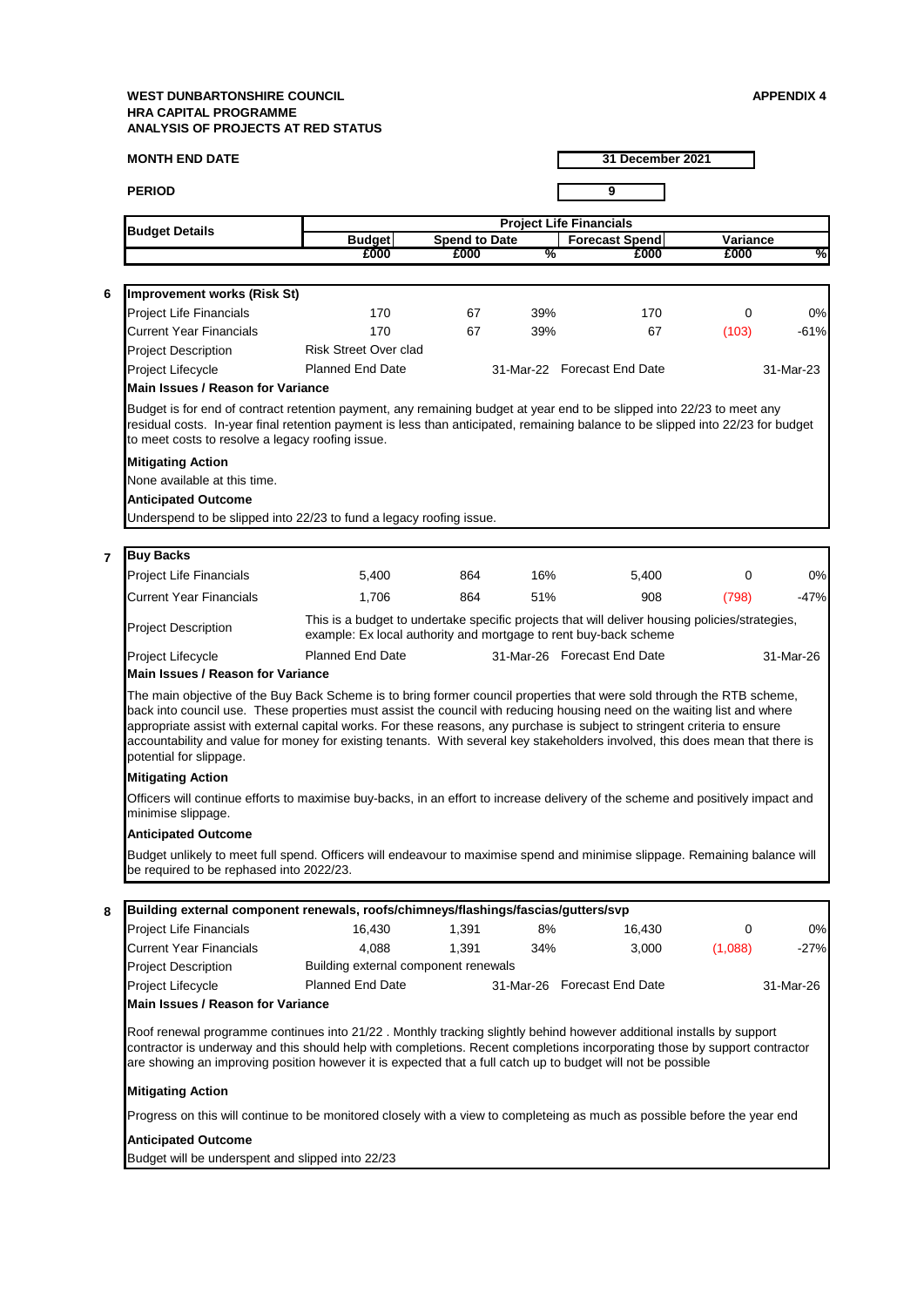| <b>MONTH END DATE</b>          |                                |                      |     | 31 December 2021      |          |        |  |  |
|--------------------------------|--------------------------------|----------------------|-----|-----------------------|----------|--------|--|--|
| <b>PERIOD</b>                  |                                |                      |     | 9                     |          |        |  |  |
|                                | <b>Project Life Financials</b> |                      |     |                       |          |        |  |  |
| <b>Budget Details</b>          | <b>Budget</b>                  | <b>Spend to Date</b> |     | <b>Forecast Spend</b> | Variance |        |  |  |
|                                | £000                           | £000                 | %   | £000                  | £000     | %      |  |  |
| <b>TOTAL RED</b>               |                                |                      |     |                       |          |        |  |  |
| Project Life Financials        | 177,008                        | 71,371               | 40% | 177,318               | 310      | 0%     |  |  |
| <b>Current Year Financials</b> | 31,962                         | 10,326               | 32% | 21,186                | (10,776) | $-34%$ |  |  |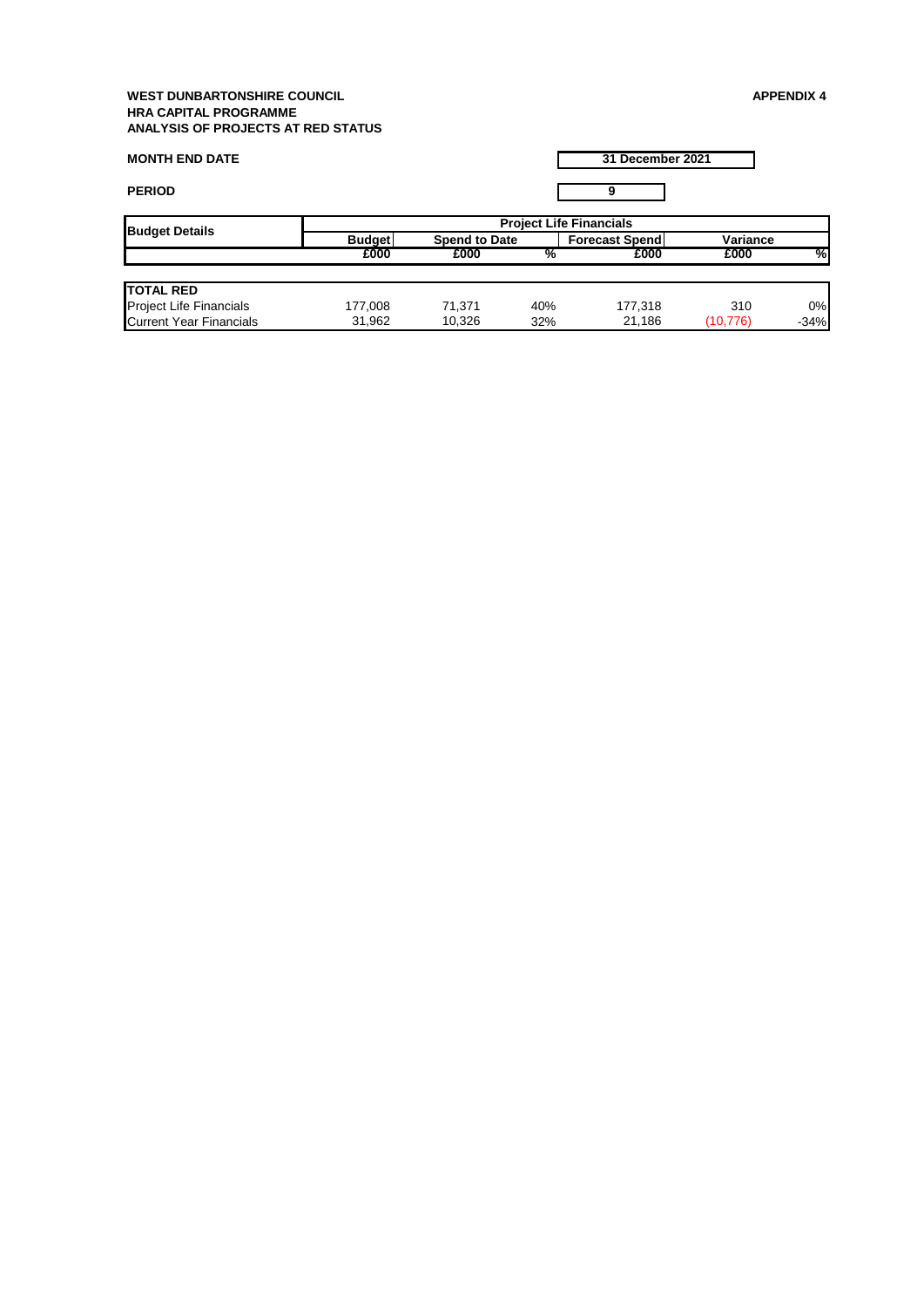**MONTH END DATE PERIOD 9 Budget Forecast Spend Spend to Date Variance £000 £000 % £000 £000 % 1** Project Life Financials 1,583 1,299 82% 1,797 214 14% Current Year Financials 1,136 1,299 114% 1,350 214 19% Project Description Project Lifecycle **11 - Planned End Date 131-Mar-26 Forecast End Date** 31-Mar-26 **2** Project Life Financials **304** 43 14% 304 0 0% Current Year Financials 125 43 34% 75 (50) -40% Project Description Project Lifecycle Planned End Date 31-Mar-26 Forecast End Date 31-Mar-26 **3** Project Life Financials **379** 49 13% 379 0 0% Current Year Financials 200 49 25% 100 (100) -50% Project Description Project Lifecycle **12. In the State 12-Mar-26** 31-Mar-26 Forecast End Date 31-Mar-26 **TOTAL AMBER** Project Life Financials 2,266 1,391 61% 2,480 214 9% Current Year Financials 1,461 1,391 95% 1,525 64 4% Budget underspent due to owner involvement slowing down authorisation of work. Ongoing challenges with owner agreements has impacted the ability to progress installations. **Mitigating Action** On going dialogue with owners will continue in attempts to reach agreements to progress more installations. **Anticipated Outcome** Underspend in 21/22 **Main Issues / Reason for Variance External stores/garages/bin stores/drainage component renewals** This budget is to focus on external stores/garages/bin stores etc. component renewals as identified and recommended from the housing stock condition survey. **Main Issues / Reason for Variance**  Spending will be later than planned due to resources being utilised elsewhere and owner involvement slowing down authorisation of work **Secure entry component renewals** This budget is to focus on secure door entry component renewals as identified and recommended from the housing stock condition survey and appropriate council officer referrals. **Mitigating Action** On going dialogue with owners will continue in order to get this work approved **Anticipated Outcome** Underspend to be slipped into 22/23 **31 December 2021 Budget Details**<br>**Budget All Budget All Spend to Date All Forecast S**<br>**E000** 2000 26000 26000 26000 26000 26000 26000 26000 26000 26000 26000 26000 26000 26000 26000 26000 26000 26000 26000 26000 26000 26000 26000 26000 26 **Statutory/regulatory compliance works (lifts/electrical/legionnella/fire etc)** This budget will be used to upgrade / replace components / installations in order to comply with the relevant standards / legislation / health and safety in relation to housing stock. **Main Issues / Reason for Variance**  The works in relation to the smoke detector installation programme has been continuing in connection with gas heating annual servicing. An issue regarding the level of budget available has been identified in that installation costs have been higher than anticipated at time of budget setting. In response to this budget issue, a virement was carried out to increase the budget of the statutory/ regulatory compliance works project by £0.900m, which reduces the estimated overspend to £0.214m. **Mitigating Action** None available at this time. **Anticipated Outcome** Project to complete as planned, however with an expected overspend.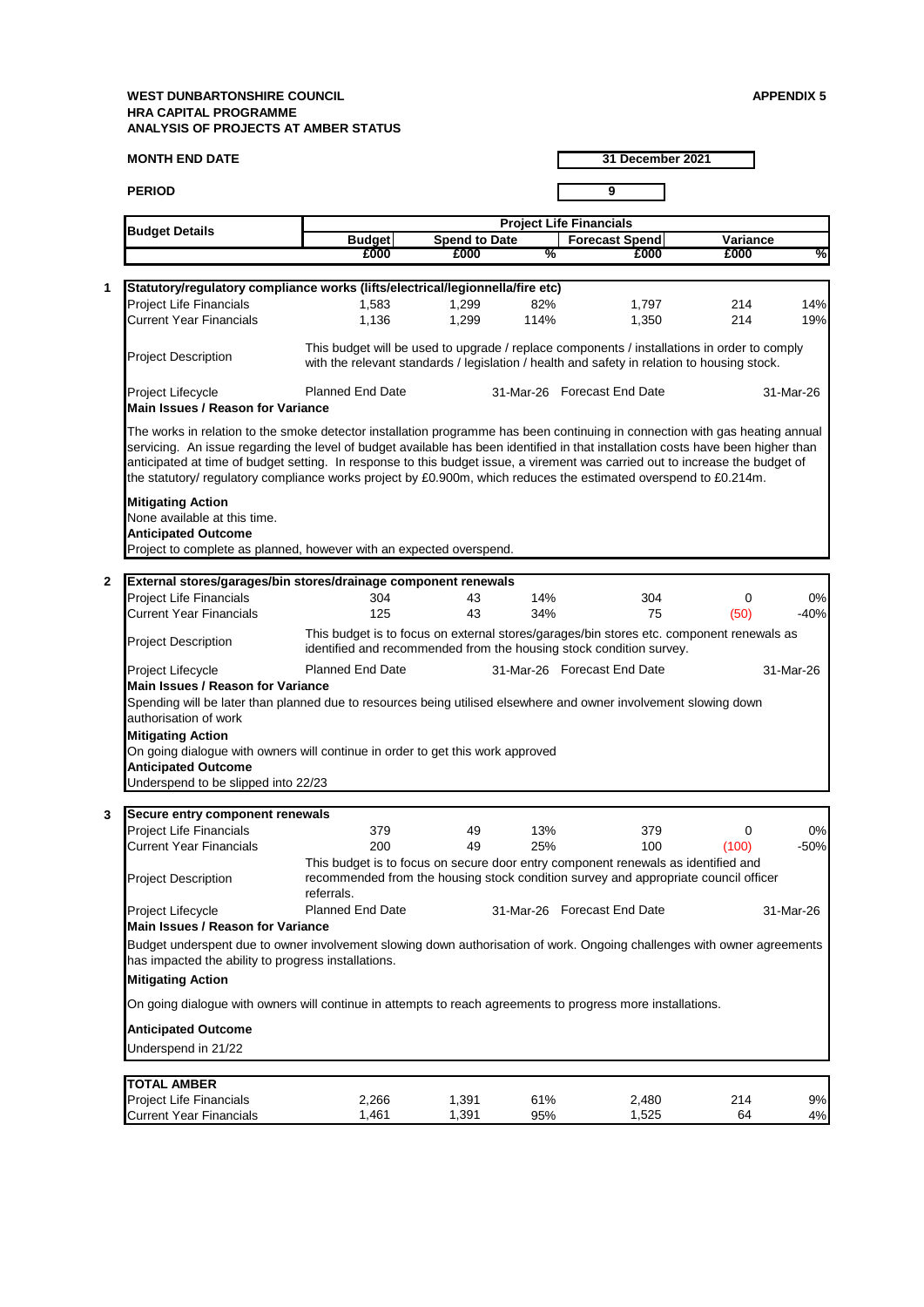conditions.

**MONTH END DATE PERIOD 9 Budget Forecast Spend Spend to Date Variance £000 £000 % £000 £000 % 1** Project Life Financials 2,540 431 17% 2,540 0 0% Current Year Financials 575 431 75% 575 0 0% Project Description Project Lifecycle **11 - Planned End Date Forecast End Date** 31-Mar-26 31-Mar-26 **2** Project Life Financials 2,480 163 7% 2,480 0 0% Current Year Financials 691 163 24% 691 0 0% Project Description Project Lifecycle **12. In the State 12-Mar-26** 31-Mar-26 Forecast End Date 31-Mar-26 **3** Project Life Financials 1,319 6 0% 1,319 0 0% Current Year Financials 446 6 1% 446 0 0% Project Description<br>Project Lifecycle Project Lifecycle Planned End Date 31-Mar-26 Forecast End Date 31-Mar-26 **Mitigating Action** Officers are actively looking to reprofile works based on priority assessment within the wider Housing Asset Management Strategy, this will accelerate some works to minimise or eradicate any slippage caused by market conditions. **Anticipated Outcome** It is anticipated that the accelerated proposals will result in this budget achieving all targets, but will continue to monitor market **31 December 2021 Budget Details**<br>**Budget All Budget All Spend to Date All Forecast S**<br>**E000** 2000 26000 26000 26000 26000 26000 26000 26000 26000 26000 26000 26000 26000 26000 26000 26000 26000 26000 26000 26000 26000 26000 26000 26000 26 None required at this time. **Anticipated Outcome** Project to complete as planned and meet spend targets. **Capitalised minor works** This is a budget to undertake specific minor ad hoc capital projects that arise on demand throughout the financial year. Adaptations to Housing for Special Needs **Main Issues / Reason for Variance**  No Issues, Installation progress has improved overall and numbers are tracking close to expectations. **Mitigating Action Better Homes Priority Budget**  Priority projects as prioritised by the Better Homes Group **Main Issues / Reason for Variance**  While pandemic restrictions stalled some proposed initiatives throughout 2020/21, it is anticipated that this will not be a concern throughout 2021/22. A number of priority initiatives, supported by the Better Homes Project Board, are already being investigated and are envisaged to have a positive impact on the current council housing stock, however these will still be subject to ongoing volatility with supply chains and labour markets that could impact on delivery. These include an Internet of Things pilot Project with AICO for Housing First properties, that will provide sensors to properties to measure temperature, humidity and air quality with training to be arranged; a pilot project to improve the efficiency of the electric storage heating systems in our multi-storey flats, initially starting with one block with the potential rollout to further blocks; and merging 2 flats into one property for a large family that cannot be accommodated elsewhere within the housing stock. The board are also investigating a number of energy efficiency and zero emission pilots to help us identify best practice for improvements across the wider stock for example under floor insulation. **Main Issues / Reason for Variance**  No Issues. **Mitigating Action** None required at this time. **Anticipated Outcome** Project to complete as planned and meet spend targets. **Special needs adaptations**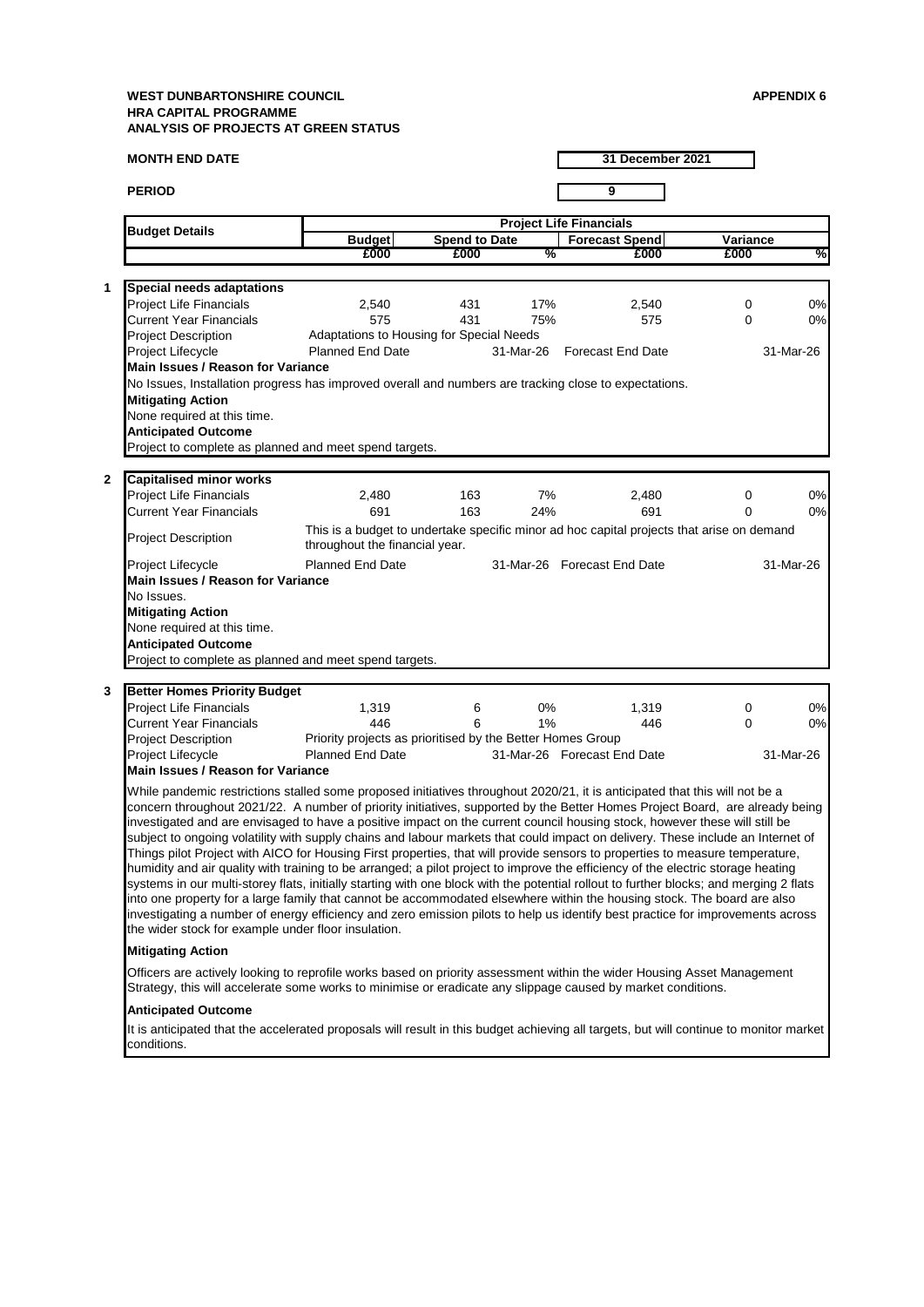**MONTH END DATE**

**4**

**5**

**6**

**7**

**PERIOD 9 Budget Forecast Spend Spend to Date Variance £000 £000 % £000 £000 % Budget Details**<br>**Budget All Budget All Spend to Date All Forecast S**<br>**E000** 2000 2000 2000 2000 Project Life Financials 26 15 58% 26 0 0% Current Year Financials 26 15 58% 26 0 0% Project Description Project Lifecycle **11-Mar-22 State 12-Arroget End Date** 31-Mar-22 51-Mar-22 **Forecast End Date** 31-Mar-22 Project Life Financials **91** 0 0% 91 0 0% 91 0 0% Current Year Financials 91 0 0% 91 0 0% Project Description Project Lifecycle **12. In the State 12-Mar-22** S1-Mar-22 Forecast End Date 131-Mar-22 Project Life Financials 17 17 0 0% 17 0 0% 0% Current Year Financials 17 0 0% 17 0 0% Project Description Project Lifecycle **12. In the State 12-Mar-22** S1-Mar-22 Forecast End Date 131-Mar-22 Project Life Financials 100 0 0% 100 0 0% Current Year Financials 100 0 0% 0 (100) -100% Project Description Project Lifecycle **11-Mar-22 31-Mar-22 31-Mar-22 Forecast End Date** 31-Mar-22 **Main Issues / Reason for Variance**  No Issues. **Mitigating Action** None required at this time. **QL Development** This budget relates to the costs associated with the development of the Integrated Housing Management System **Main Issues / Reason for Variance**  This budget is made up of Scottish Government grant which requires to be legally committed to improvement works on existing Gypsy Travellers sites by the end of March 2022. Initially the funding should have been committed a year earlier but as a result of the pandemic the timeline has been extended across Scotland. A condition of the grant requires that spend mirrors tenant priorities, and as such we have had a number of consultative engagements with the existing community to assess priorities. A project has been identified and work is now complete, final costs and processing of payment is in progress. **Mitigating Action** No mitigation required at this time. **Anticipated Outcome** Project to complete as planned and meet spend targets. **Anticipated Outcome** Project to complete as planned and meet spend targets. **Gypsy Travellers Site** Gypsy/ Traveller Site improvements<br>Planned End Date 31 **Targeted SHQS compliance works** This budget is to focus on work required to maintain the SHQS compliance with WDC housing stock. **Mitigating Action** None required at this time. **Anticipated Outcome** Project to complete as planned and meet spend targets. **Community Safety Projects** Community Safety Projects **Main Issues / Reason for Variance**  No Issues. **Main Issues / Reason for Variance**  All spend in this area this year will be heating so will be met from heating improvement budget

**Mitigating Action** None required at this time.

**Anticipated Outcome**

Underspend which will partially offset overspend in heating improvement budget

**31 December 2021**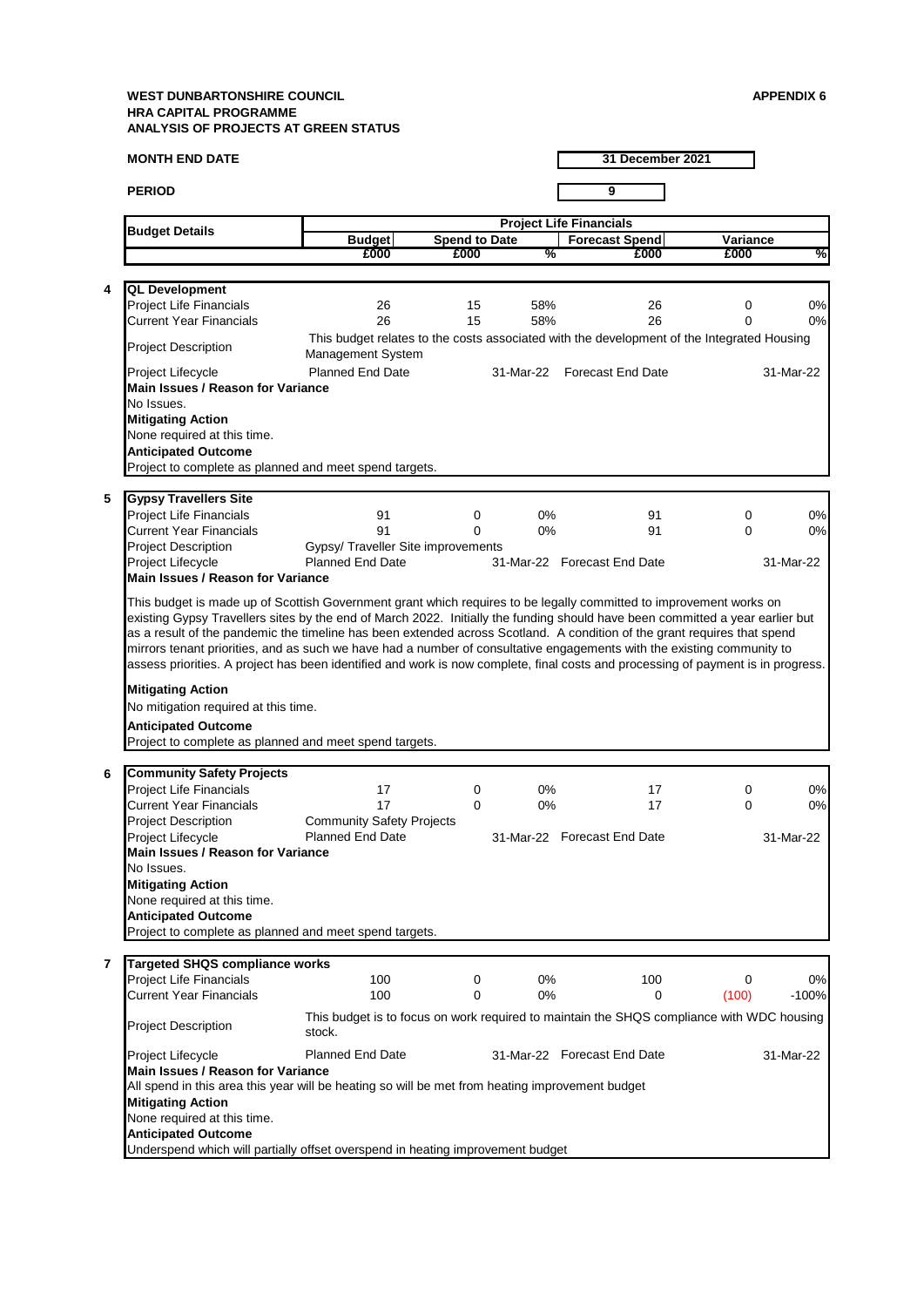**MONTH END DATE PERIOD 9 Budget Forecast Spend Spend to Date Variance £000 £000 % £000 £000 % 31 December 2021 Budget Details**<br>**Budget All Budget All Spend to Date All Forecast S**<br>**E000** 2000 26000 26000 26000 26000 26000 26000 26000 26000 26000 26000 26000 26000 26000 26000 26000 26000 26000 26000 26000 26000 26000 26000 26000 26 **8** Project Life Financials 20,504 4,701 23% 20,504 0 0% Current Year Financials 5,076 4,701 93% 5,076 0 0% Project Description Project Lifecycle 31-Mar-26 31-Mar-26 Forecast End Date **9** Project Life Financials 4,003 659 16% 4,003 0 0% Current Year Financials 1,320 659 50% 1,320 0 0% Project Description Project Lifecycle **12. In the State 12-Mar-26** 31-Mar-26 Forecast End Date 31-Mar-26 **10 Energy improvements/energy efficiency works** Project Life Financials **331** 0 0% 331 0 0% 331 0 0% Current Year Financials 108 0 0% 108 0 0% Project Description Project Lifecycle **11 - Planned End Date 131-Mar-26 Forecast End Date** 31-Mar-26 **11** Project Life Financials 8,645 1,576 18% 8,645 0 0% Current Year Financials 2,101 1,576 75% 2,101 0 0% Project Description Project Lifecycle **12.1 Planned End Date 31-Mar-26** Forecast End Date 31-Mar-26 **Main Issues / Reason for Variance**  No Issues currently. EWI programme continues into 21/22 and should work be able to continue with no further lockdowns, it is anticipated that the programme will be completed as planned. Monthly numbers tracking and work continues positively, although caution should remain with regards to emerging COVID increases and the effect that may have on labour and materials supply chain. Project to complete as planned and potential to overspend budget due to higher demand. **Anticipated Outcome** Project to complete as planned and meet spend targets. **Main Issues / Reason for Variance**  No Issues, performance is tracking more closely to expected position at this time. Officers continue to monitor output and performance **Mitigating Action** Additional back-up contracts in place to assist in delivery. **Mitigating Action** None required at this time. **Anticipated Outcome** Project to complete as planned and meet spend targets. **Modern facilities and services** New Kitchens, Bathrooms and Showers **Targeted EESSH compliance works** This budget enables the council's continued commitment to achieving the Government's standards in relation to energy efficiency. Planned End Date **Anticipated Outcome** Project to complete as planned and meet spend targets. Energy improvements/ efficiency works (e.g. loft insulation, pipe/tank insulation, draught exclusion) **Void house strategy programme** Spend on Void Properties to bring them up to letting standard **Main Issues / Reason for Variance**  No Issues. **Mitigating Action** None available at this time as this is a demand led programme. **Anticipated Outcome Main Issues / Reason for Variance**  No Issues. **Mitigating Action** None required at this time.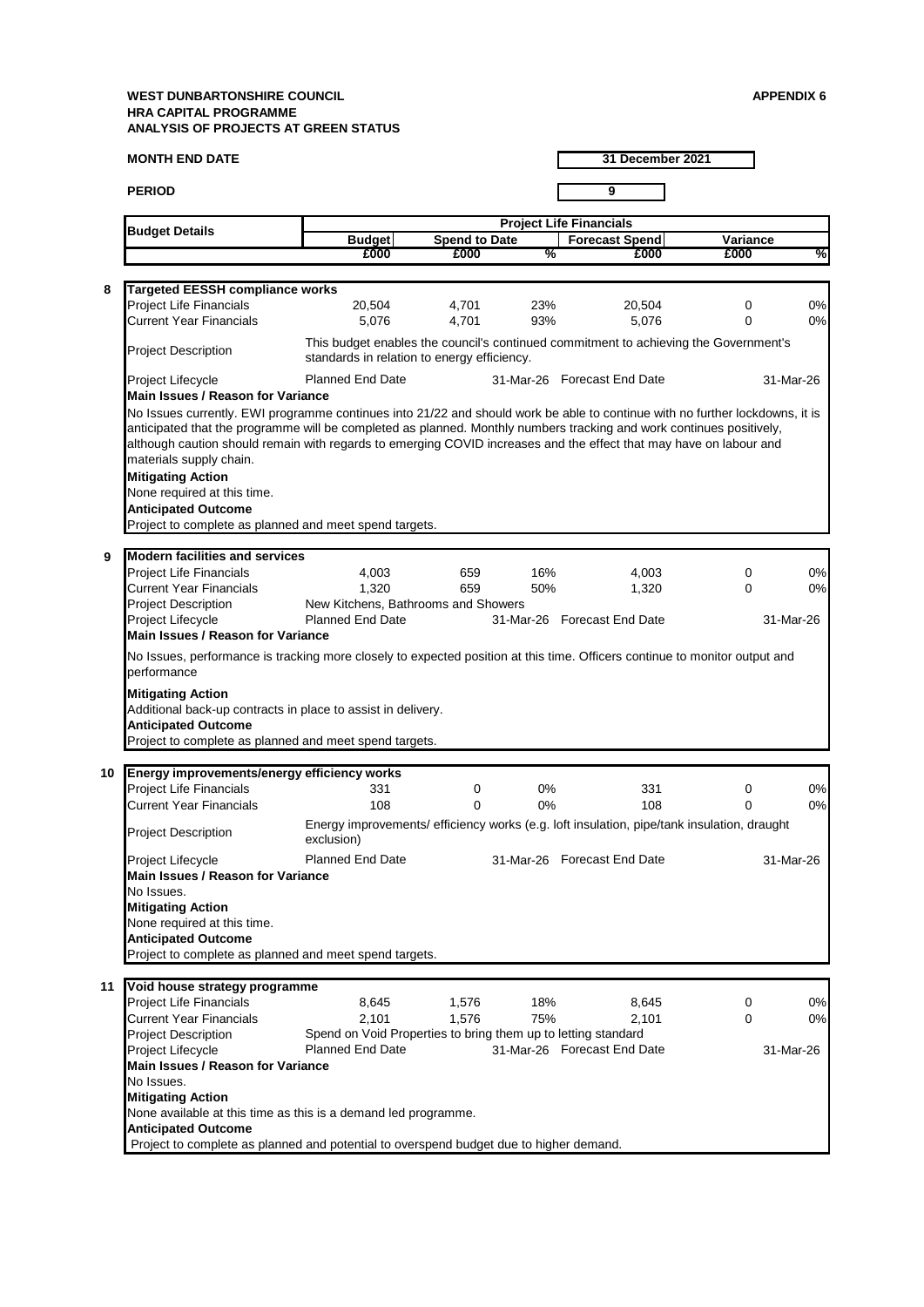**MONTH END DATE PERIOD 9 Budget Forecast Spend Spend to Date Variance £000 £000 % £000 £000 % 31 December 2021 Budget Details**<br>**Budget All Budget All Spend to Date All Forecast S**<br>**E000** 2000 26000 26000 26000 26000 26000 26000 26000 26000 26000 26000 26000 26000 26000 26000 26000 26000 26000 26000 26000 26000 26000 26000 26000 26 **12 Contingencies** Project Life Financials 500 0 0% 500 0 0% Current Year Financials 100 0 0% 100 0 0% Project Description Project Lifecycle Planned End Date 31-Mar-26 Forecast End Date 31-Mar-26 **13 Environmental renewal works, paths/fences/walls/parking area's** Project Life Financials 5,089 999 20% 5,089 0 0% Current Year Financials 1,289 999 78% 1,289 0 0% Project Description Project Lifecycle **12. In the State 12-Mar-26** 31-Mar-26 Forecast End Date 31-Mar-26 **14 Asbestos management works** Project Life Financials **1,104** 177 16% 1,104 0 0% Current Year Financials 210 177 84% 210 0 0% Project Description Project Lifecycle **12. In the State 12-Mar-26** 31-Mar-26 Forecast End Date 31-Mar-26 **Mitigating Action** None required at this time. This is a contingent budget for unforeseen matters which may arise during the year. None required at this time. **Anticipated Outcome Main Issues / Reason for Variance**  No Issues. Environmental renewal works, paths/fences/walls/parking areas **Mitigating Action Anticipated Outcome** Project to complete as planned and meet spend targets. **Anticipated Outcome** Project to complete as planned and meet spend targets. **Main Issues / Reason for Variance**  No Issues. **Mitigating Action** None required at this time. **Main Issues / Reason for Variance**  No Issues. This budget is to fund work associated with the management of current asbestos legislation and the Council's asbestos policy within housing stock.

Project to complete as planned and meet spend targets.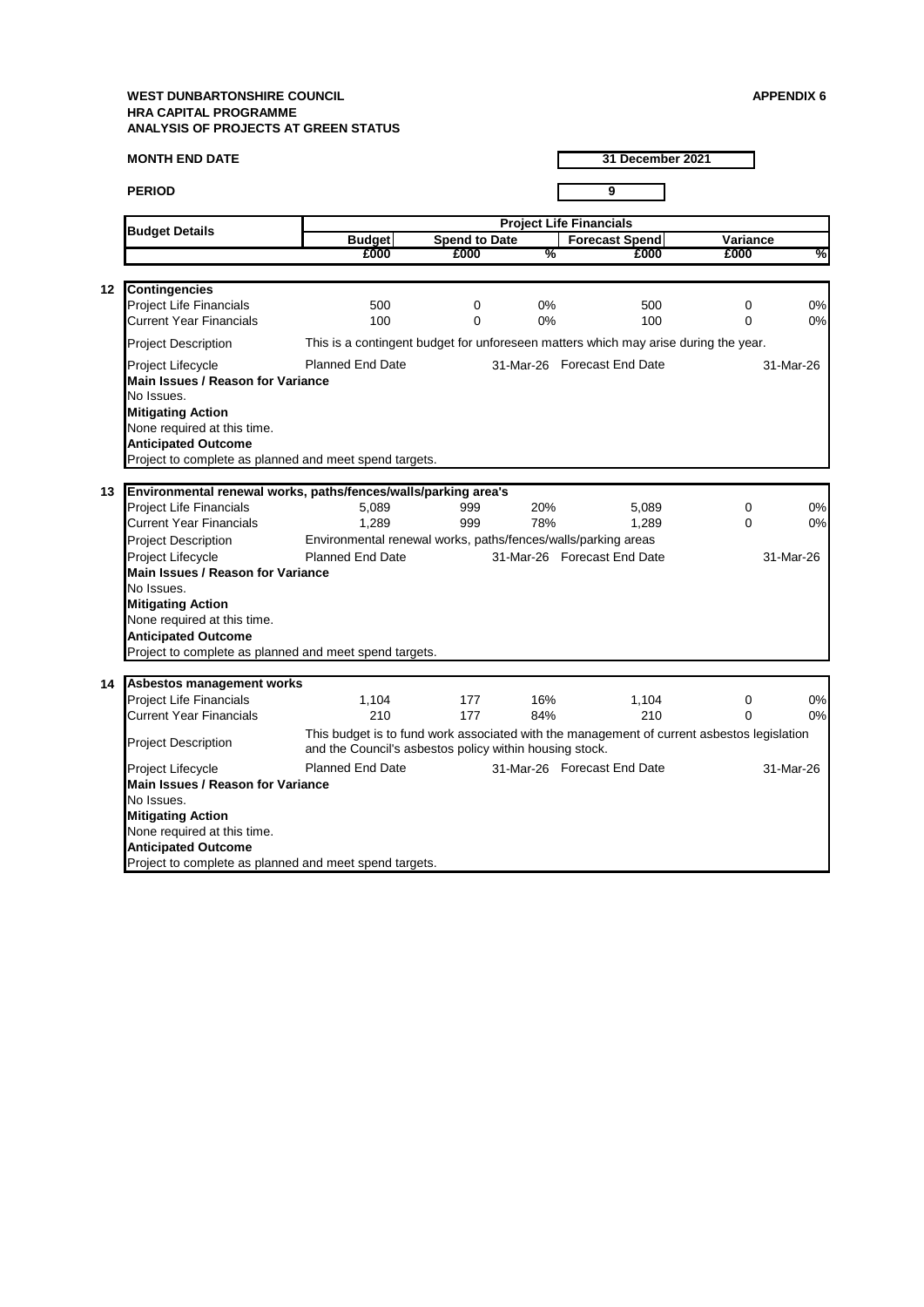**MONTH END DATE PERIOD 9 Budget Forecast Spend Spend to Date Variance £000 £000 % £000 £000 % 31 December 2021 Budget Details**<br>**Budget All and Budget Project Life Financials**<br>**E000 E000 2000 2000 2000 15** Project Life Financials  $5,100$  0% 5,100 0 0% 0 0% Current Year Financials 300 0 0% 300 0 0% Project Description Project Lifecycle Planned End Date 31-Mar-26 Forecast End Date 31-Mar-26 **16 Salaries/central support/offices** Project Life Financials 12,776 1,637 13% 12,776 0 0% Current Year Financials 2,455 1,637 67% 2,455 0 0% Project Description Project Lifecycle Planned End Date 31-Mar-26 Forecast End Date 31-Mar-26 **TOTAL GREEN** Project Life Financials 60,622 9,705 16% 60,622 0 0% Current Year Financials 14,905 10,364 70% 14,805 (100) -1% None required at this time. **Anticipated Outcome** Progress on this programme will be closely monitored on a regular basis through the Better Homes Project Board. **MSF Fire Risk Assessment Works** High Rise Fire Safety Measures Allocation of costs from other WDC services who support the HRA capital programme **Main Issues / Reason for Variance**  An update report on this project was on the agenda for 27th October 2021 Council. This advised that the expected spend on replacing Spandrel panels will no longer be required but instead a variety of issues affecting Multi Stories will be reviewed and incorporated into the 2022 High Rise strategy. This resulted in approval to vire the underspend of £0.900m to the statutory/ regulatory compliance works project to offset the overspend related to the smoke detector installation programme. This results in a revised current year budget of £0.300m for MSF Fire Risk Assessment Works. **Mitigating Action Anticipated Outcome** Project to complete as planned and meet spend targets. **Main Issues / Reason for Variance**  No Issues. **Mitigating Action** None required at this time.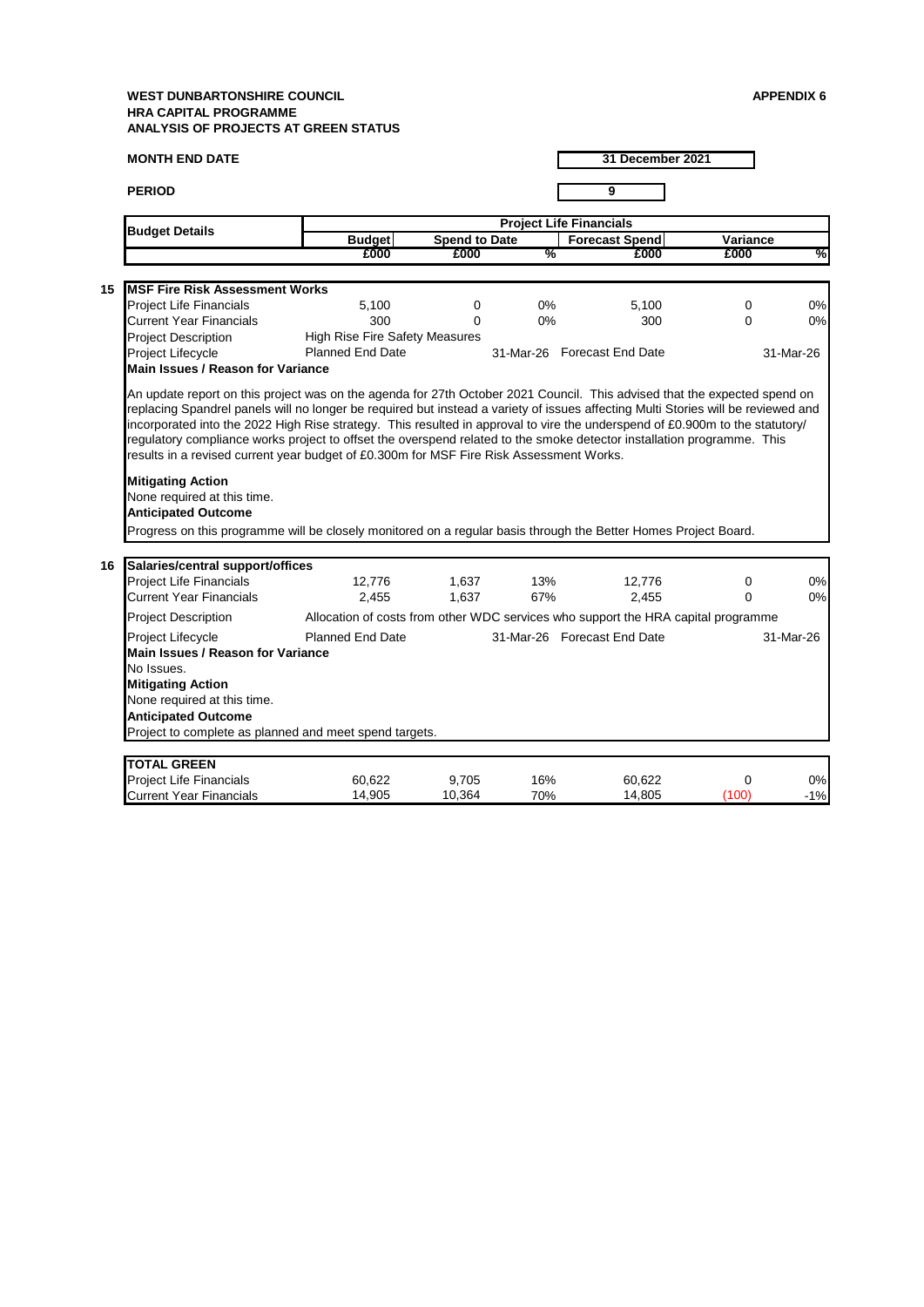## **WEST DUNBARTONSHIRE COUNCIL APPENDIX 7 HRA CAPITAL PROGRAMME ANALYSIS OF RESOURCES**

**1**

| <b>MONTH END DATE</b>                                                                                                                                                                                                                                                                                                                                                                                                                                                                         |                                                       |                                |       | 31 December 2021         |         |     |  |  |  |
|-----------------------------------------------------------------------------------------------------------------------------------------------------------------------------------------------------------------------------------------------------------------------------------------------------------------------------------------------------------------------------------------------------------------------------------------------------------------------------------------------|-------------------------------------------------------|--------------------------------|-------|--------------------------|---------|-----|--|--|--|
| <b>PERIOD</b>                                                                                                                                                                                                                                                                                                                                                                                                                                                                                 |                                                       |                                |       | 9                        |         |     |  |  |  |
|                                                                                                                                                                                                                                                                                                                                                                                                                                                                                               |                                                       | <b>Project Life Financials</b> |       |                          |         |     |  |  |  |
| <b>Budget Details</b>                                                                                                                                                                                                                                                                                                                                                                                                                                                                         | <b>Budget</b>                                         | <b>Spend to Date</b>           |       | <b>Forecast Spend</b>    |         |     |  |  |  |
|                                                                                                                                                                                                                                                                                                                                                                                                                                                                                               | £000                                                  | £000                           | %     | £000                     | £000    | %   |  |  |  |
| <b>NEW BUILD GRANT</b>                                                                                                                                                                                                                                                                                                                                                                                                                                                                        |                                                       |                                |       |                          |         |     |  |  |  |
| <b>Project Life Financials</b>                                                                                                                                                                                                                                                                                                                                                                                                                                                                | (39,600)                                              | (23, 814)                      | 60%   | (40, 623)                | (1,023) | 3%  |  |  |  |
| <b>Current Year Financials</b>                                                                                                                                                                                                                                                                                                                                                                                                                                                                | (5,000)                                               | 0                              | $0\%$ | (5, 155)                 | (155)   | 3%  |  |  |  |
| <b>Project Description</b>                                                                                                                                                                                                                                                                                                                                                                                                                                                                    | Grant to facilitate the building of new build housing |                                |       |                          |         |     |  |  |  |
| Project Lifecycle                                                                                                                                                                                                                                                                                                                                                                                                                                                                             | <b>Planned End Date</b>                               |                                |       | <b>Forecast End Date</b> |         |     |  |  |  |
| Main Issues / Reason for Variance                                                                                                                                                                                                                                                                                                                                                                                                                                                             |                                                       |                                |       |                          |         |     |  |  |  |
| Overall, there is a favourable project life variance of £1.023m which relates to additional grant income successfully negotiated<br>by Officers in relation to the increased grant per unit at Aitkenbar, Haldane and Dumbarton Harbour and the additional grant<br>generated from the buyback scheme. Current year favourable variance of £0.155m relates to additional income anticipated to<br>be received from Scottish Government in relation to increase of costs at Dumbarton Harbour. |                                                       |                                |       |                          |         |     |  |  |  |
| <b>Mitigating Action</b>                                                                                                                                                                                                                                                                                                                                                                                                                                                                      |                                                       |                                |       |                          |         |     |  |  |  |
| None required at this time.                                                                                                                                                                                                                                                                                                                                                                                                                                                                   |                                                       |                                |       |                          |         |     |  |  |  |
| <b>Anticipated Outcome</b><br>The project life overall variance will be favourable by £1.023m due to additional Scottish Government Grant Income.                                                                                                                                                                                                                                                                                                                                             |                                                       |                                |       |                          |         |     |  |  |  |
|                                                                                                                                                                                                                                                                                                                                                                                                                                                                                               |                                                       |                                |       |                          |         |     |  |  |  |
| <b>TOTAL RESOURCES</b>                                                                                                                                                                                                                                                                                                                                                                                                                                                                        |                                                       |                                |       |                          |         |     |  |  |  |
| <b>Project Life Financials</b>                                                                                                                                                                                                                                                                                                                                                                                                                                                                | 243,899                                               | 83,124                         | 34%   | 244,423                  | (524)   | 0%  |  |  |  |
| <b>Current Year Financials</b>                                                                                                                                                                                                                                                                                                                                                                                                                                                                | 48,327                                                | 22,078                         | 46%   | 37,515                   | 10,812  | 22% |  |  |  |

Current Year Financials 21,020 22,078 46% 37,515